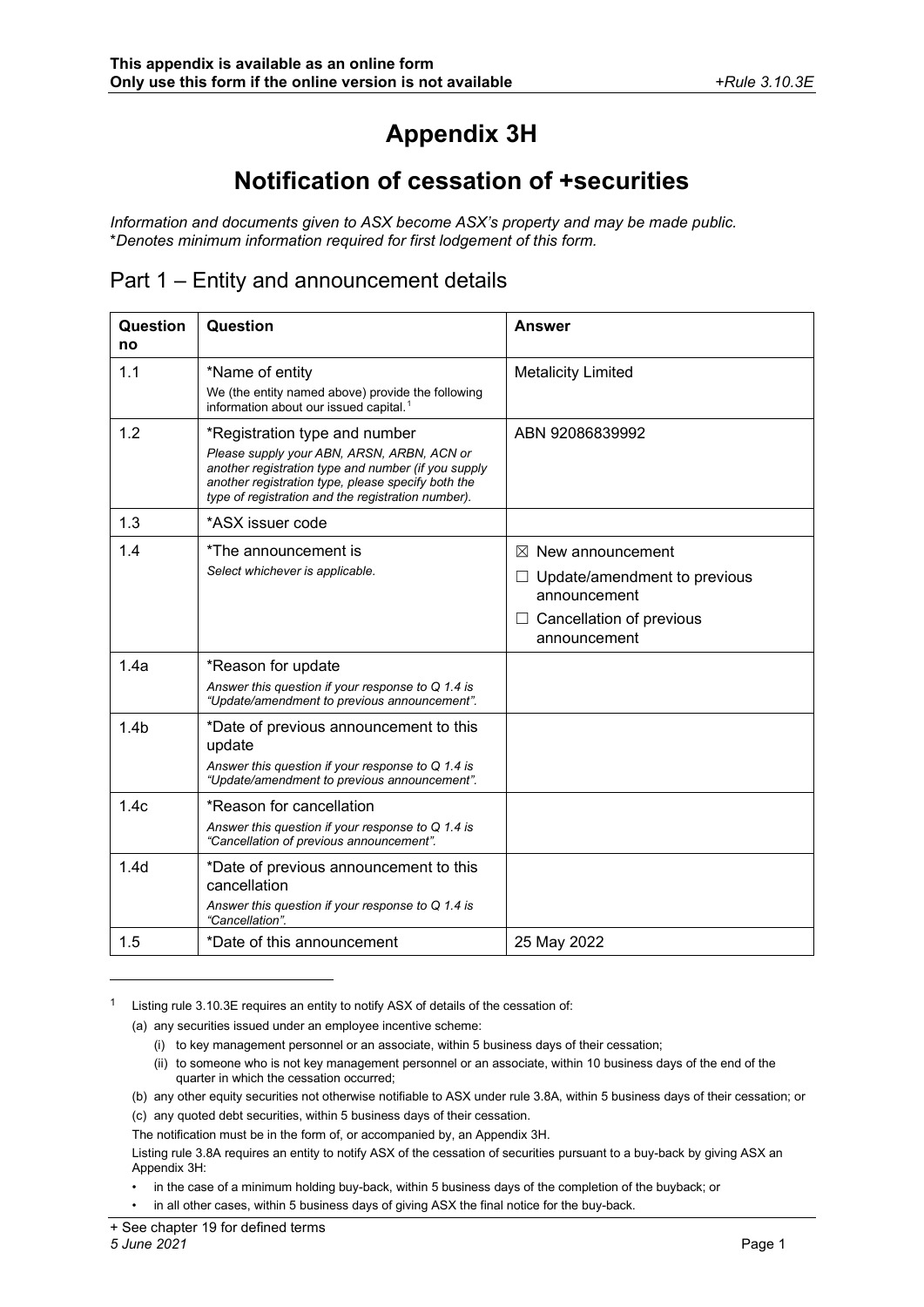### Part 2 – Details of +equity securities or quoted +debt securities that have ceased

| Question<br>No. | Question                                                                                                                                                                                                                                                                                                                                                                                                                                                                                                      | Answer                                                                                                                                    |
|-----------------|---------------------------------------------------------------------------------------------------------------------------------------------------------------------------------------------------------------------------------------------------------------------------------------------------------------------------------------------------------------------------------------------------------------------------------------------------------------------------------------------------------------|-------------------------------------------------------------------------------------------------------------------------------------------|
| 2.1             | *ASX +security code and description                                                                                                                                                                                                                                                                                                                                                                                                                                                                           | <b>MCTNA</b>                                                                                                                              |
| 2.2             | *Number of securities that have ceased                                                                                                                                                                                                                                                                                                                                                                                                                                                                        | 61,964,757                                                                                                                                |
| 2.3             | *Reason for cessation<br>Note: the conversion of a convertible security (which<br>is notifiable to ASX under Listing Rule 3.10.3B) is<br>not regarded as the "cessation" of the convertible<br>security for the purposes of this rule. Likewise, the<br>payment up of a partly paid security resulting in it<br>becoming a fully paid security (which is notifiable to<br>ASX under Listing Rule 3.10.3D) is not regarded as<br>the "cessation" of the partly paid security for the<br>purposes of this rule. | ⊠<br>Expiry of option or other convertible<br>security without exercise or conversion                                                     |
|                 |                                                                                                                                                                                                                                                                                                                                                                                                                                                                                                               | Lapse of conditional right to securities<br>ப<br>because the conditions have not been,<br>or have become incapable of being,<br>satisfied |
|                 |                                                                                                                                                                                                                                                                                                                                                                                                                                                                                                               | Cancellation pursuant to a minimum<br>$\Box$<br>holding buy-back                                                                          |
|                 |                                                                                                                                                                                                                                                                                                                                                                                                                                                                                                               | Cancellation pursuant to an employee<br>ப<br>share scheme buy-back                                                                        |
|                 |                                                                                                                                                                                                                                                                                                                                                                                                                                                                                                               | Cancellation pursuant to an on-market<br>ப<br>buy-back                                                                                    |
|                 |                                                                                                                                                                                                                                                                                                                                                                                                                                                                                                               | Cancellation pursuant to an equal<br>$\Box$<br>access scheme buy-back                                                                     |
|                 |                                                                                                                                                                                                                                                                                                                                                                                                                                                                                                               | Cancellation pursuant to a selective<br>ப<br>buy-back                                                                                     |
|                 |                                                                                                                                                                                                                                                                                                                                                                                                                                                                                                               | Cancellation pursuant to another form<br>$\Box$<br>of buy back                                                                            |
|                 |                                                                                                                                                                                                                                                                                                                                                                                                                                                                                                               | Cancellation pursuant to a reduction of<br>ப<br>capital                                                                                   |
|                 |                                                                                                                                                                                                                                                                                                                                                                                                                                                                                                               | Cancellation pursuant to a scheme of<br>$\Box$<br>arrangement or other reconstruction                                                     |
|                 |                                                                                                                                                                                                                                                                                                                                                                                                                                                                                                               | Cancellation by agreement between<br>ш<br>the entity and the holder                                                                       |
|                 |                                                                                                                                                                                                                                                                                                                                                                                                                                                                                                               | Repayment or redemption of<br>+convertible debt security without<br>conversion                                                            |
|                 |                                                                                                                                                                                                                                                                                                                                                                                                                                                                                                               | Repayment or redemption of quoted<br>$\Box$<br>+debt security                                                                             |
|                 |                                                                                                                                                                                                                                                                                                                                                                                                                                                                                                               | Redemption of redeemable preference<br>$\Box$<br>securities                                                                               |
|                 |                                                                                                                                                                                                                                                                                                                                                                                                                                                                                                               | Redemption of units<br>$\Box$                                                                                                             |
|                 |                                                                                                                                                                                                                                                                                                                                                                                                                                                                                                               | Cancellation of partly paid +securities<br>⊔<br>upon which a call or instalment has<br>not been paid                                      |
|                 |                                                                                                                                                                                                                                                                                                                                                                                                                                                                                                               | Other<br>$\perp$                                                                                                                          |
|                 |                                                                                                                                                                                                                                                                                                                                                                                                                                                                                                               | If you have selected 'other' please provide additional<br>details regarding the reason for cessation here:                                |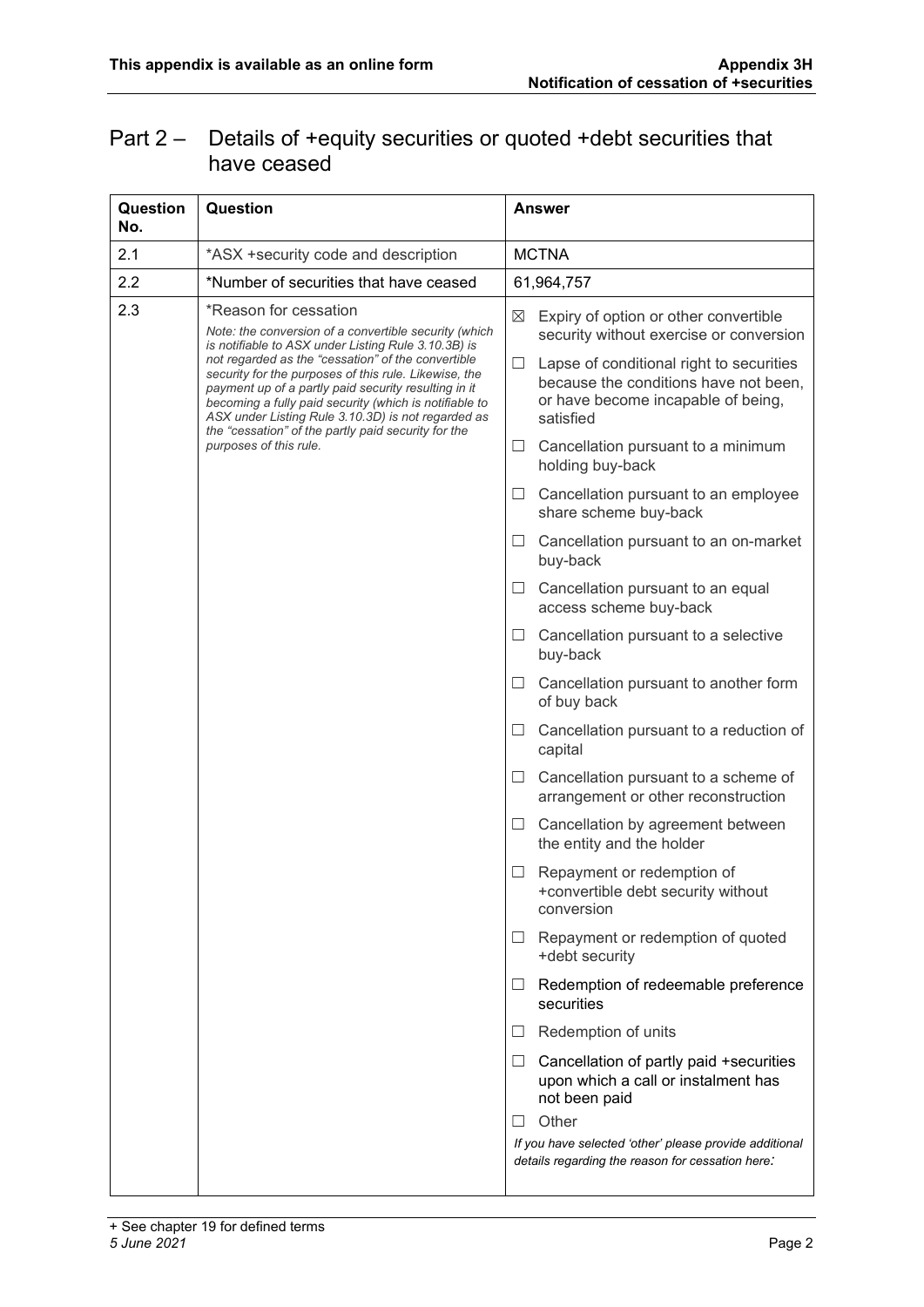| 2.4              | *Date of cessation                                                                                                                                                                                           |           |
|------------------|--------------------------------------------------------------------------------------------------------------------------------------------------------------------------------------------------------------|-----------|
| 2.5              | *Is the entity paying any consideration for<br>the cessation?                                                                                                                                                | <b>No</b> |
|                  | Example: the payment of an amount to the holder of<br>an option or right as consideration for the holder to<br>agree to a cancellation of the option or right.                                               |           |
|                  | The repayment of the principal amount of a<br>convertible debt security or quoted debt security in<br>accordance with its terms is not regarded as<br>consideration paid for the cessation of that security. |           |
| 2.6              | *In what currency is the consideration<br>being paid?                                                                                                                                                        | N/A       |
|                  | Answer this question if your response to Q 2.5 is<br>"Yes"                                                                                                                                                   |           |
| 2.6a             | *Consideration amount per +security paid<br>by the entity for the cessation                                                                                                                                  | N/A       |
|                  | Answer this question if your response to Q 2.5 is<br>"Yes"                                                                                                                                                   |           |
|                  | The consideration amount per security should be<br>provided per the currency specified in Q2.6.                                                                                                              |           |
|                  | Note: This question is not applicable for buy-back<br>events (i.e. Minimum Holding, Employee, On-Market,<br>Equal Access, Selective),                                                                        |           |
| 2.6 <sub>b</sub> | *Total consideration paid or payable for<br>the securities                                                                                                                                                   | N/A       |
|                  | The total consideration amount should be provided<br>per the currency specified in Q2.6.                                                                                                                     |           |
|                  | Note: This question is applicable to buy-back events<br>only (i.e. minimum holding, employee share scheme,<br>on-market, equal access scheme, selective or other),                                           |           |
| 2.7              | Any other information the entity wishes to<br>notify to ASX about the cessation?                                                                                                                             | N/A       |

*Repeat the above questions if you are advising the cessation of more than one security class.*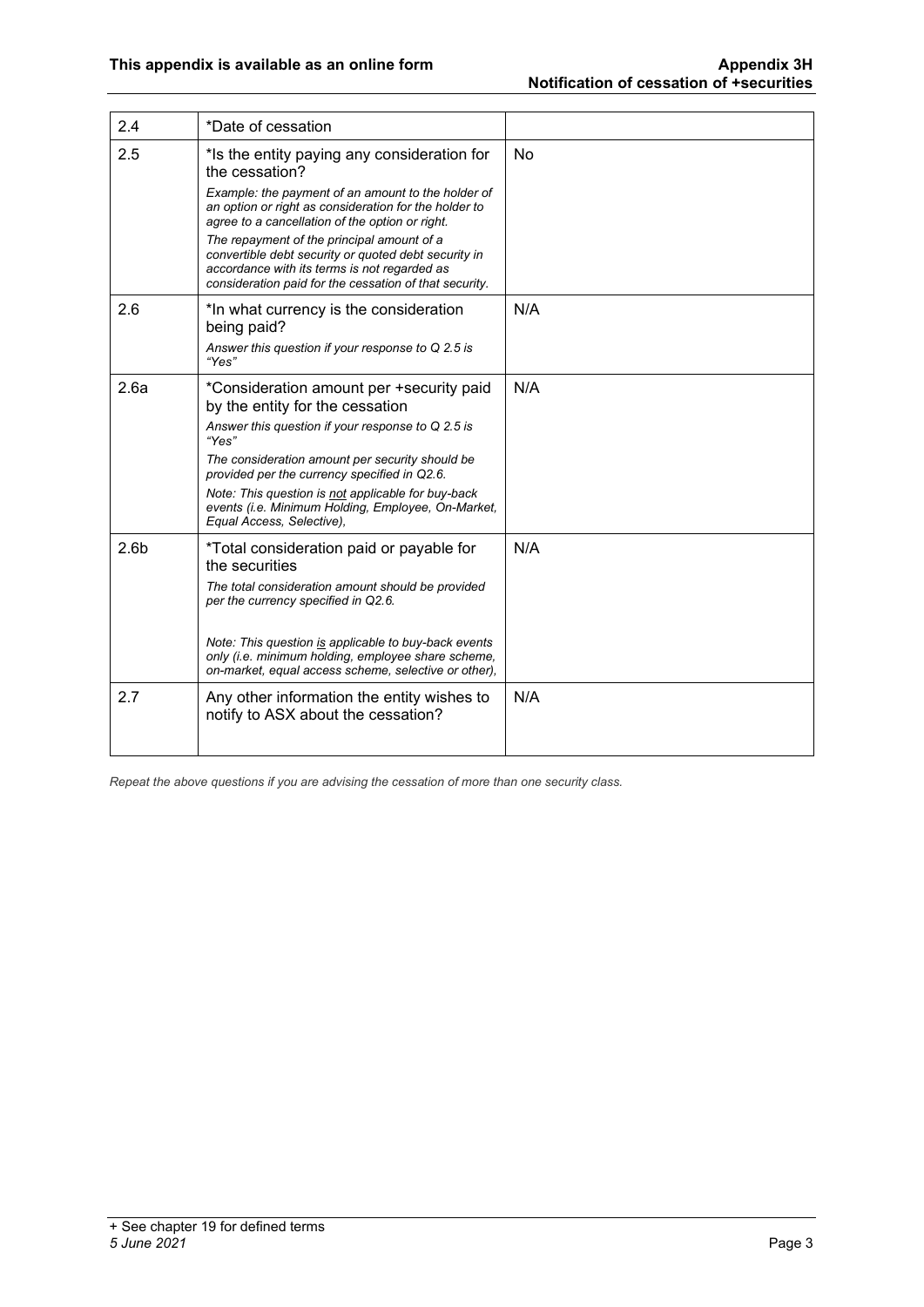#### Part 3 – Issued capital following changes

Following the cessation of the +securities the subject of this notification, the issued capital of the entity will comprise:

| 3.1 | *Quoted +equity securities and +debt securities (total number of each +class of<br>+securities quoted on ASX) |                                      |  |
|-----|---------------------------------------------------------------------------------------------------------------|--------------------------------------|--|
|     | ASX +security code and description                                                                            | Total number of +securities on issue |  |
|     | (MCT) FULLY PAID ORDINARY<br><b>SHARES</b>                                                                    | 2,727,232,975                        |  |
|     | (MCTNA (previously MCTO)) OPTIONS<br>(exercisable at \$0.004 expiring 22 May<br>2022)                         | $\Omega$                             |  |
|     | MCTOA: OPTIONS EXPIRING 31-<br>MAY-2024 DEFERRED                                                              | 243,383,430                          |  |
|     |                                                                                                               |                                      |  |
|     |                                                                                                               |                                      |  |